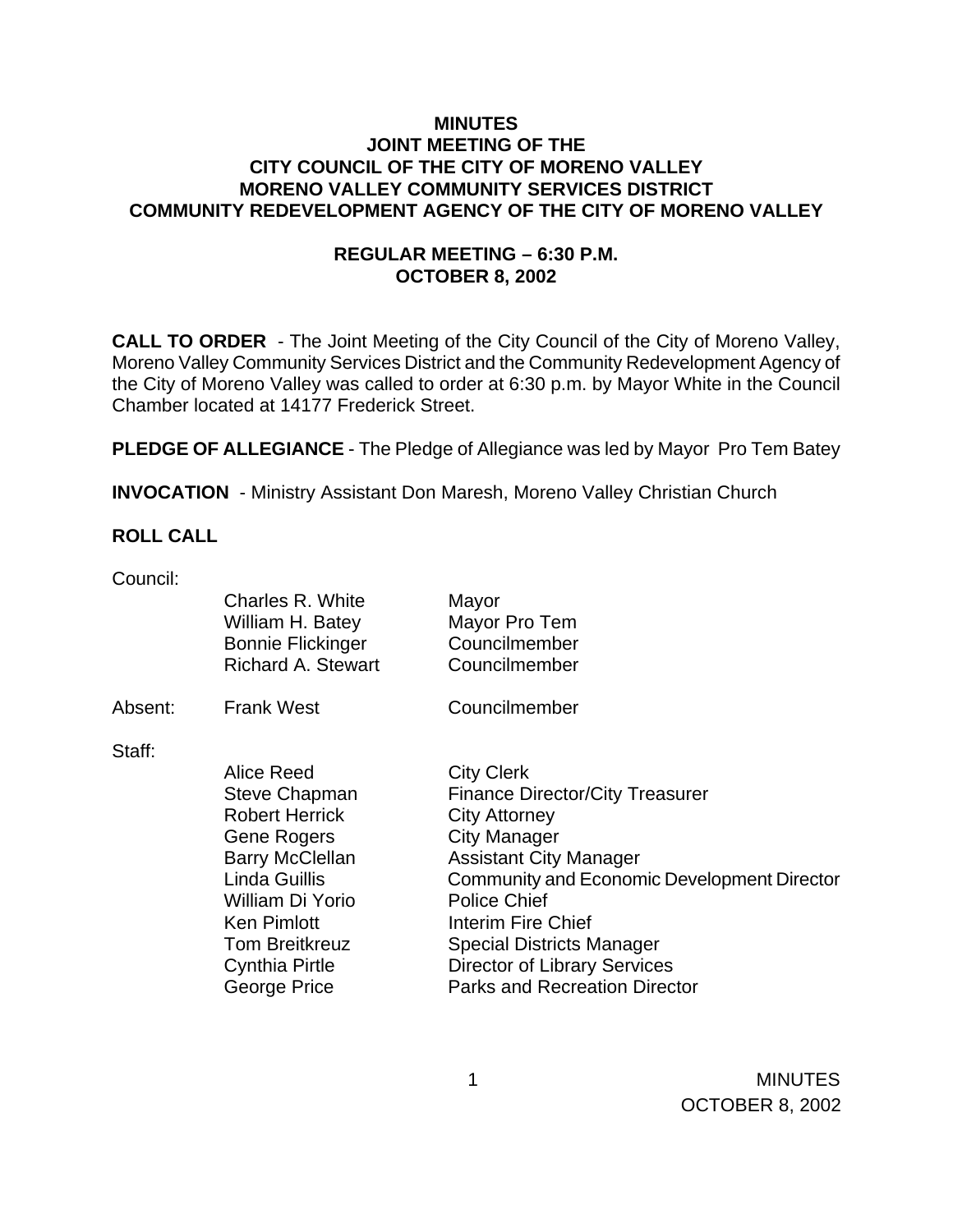### **JOINT CONSENT CALENDARS (SECTIONS A-C) OF THE CITY COUNCIL OF THE CITY OF MORENO VALLEY, MORENO VALLEY COMMUNITY SERVICES DISTRICT, AND COMMUNITY REDEVELOPMENT AGENCY OF THE CITY OF MORENO VALLEY**

Mayor White opened the agenda items for the Consent Calendars for public comments.

Wybe Schaafsma - Address matter of record (Item A5)

1) Questioned the cost to the taxpayer to fund the Bikeway lanes

Mayor Pro Tem Batey made a motion, seconded by Councilmember Flickinger to approve the Consent Calendars in their entireties. Motion carried 5-0. Roll call vote.

## **Councilmember West arrived at 6:33 p.m.**

# **A. CONSENT CALENDAR** - **CITY COUNCIL**

- A1. ORDINANCES FIRST READING BY TITLE ONLY Waived reading of all Ordinance Introductions and read by title only.
- A2. MINUTES SPECIAL MEETING OF SEPTEMBER 17, 2002 Approved as submitted.
- A3. MINUTES REGULAR MEETING OF SEPTEMBER 24, 2002 Approved as submitted.
- A4. REQUEST FOR A 4-WAY STOP AT THE INTERSECTION OF KITCHING STREET AND BAY AVENUE Adopted Resolution No. 2002-65 to establish 4-way stop controls at the intersection of Kitching Street and Bay Avenue.

Resolution No. 2002-65

A Resolution of the City Council of the City of Moreno Valley Establishing Stop Controls for North and South Bound Traffic on Kitching Street and Bay Avenue

A5. APPROVE AND AUTHORIZE EXECUTION OF LOCAL AGENCY-STATE AGREEMENT BICYCLE TRANSPORTATION ACCOUNT PROJECT, AGREEMENT NO. BTA 01/02-08-RIV-02, FOR THE CONSTRUCTION OF CLASS II BIKEWAY LANES AND CLASS III BIKEWAY ROUTES IN VARIOUS LOCATIONS CITYWIDE (Report of: Director of Public Works/City Engineer)

Approved the Local Agency-State Agreement Bicycle Transportation Account

 2 MINUTES OCTOBER 8, 2002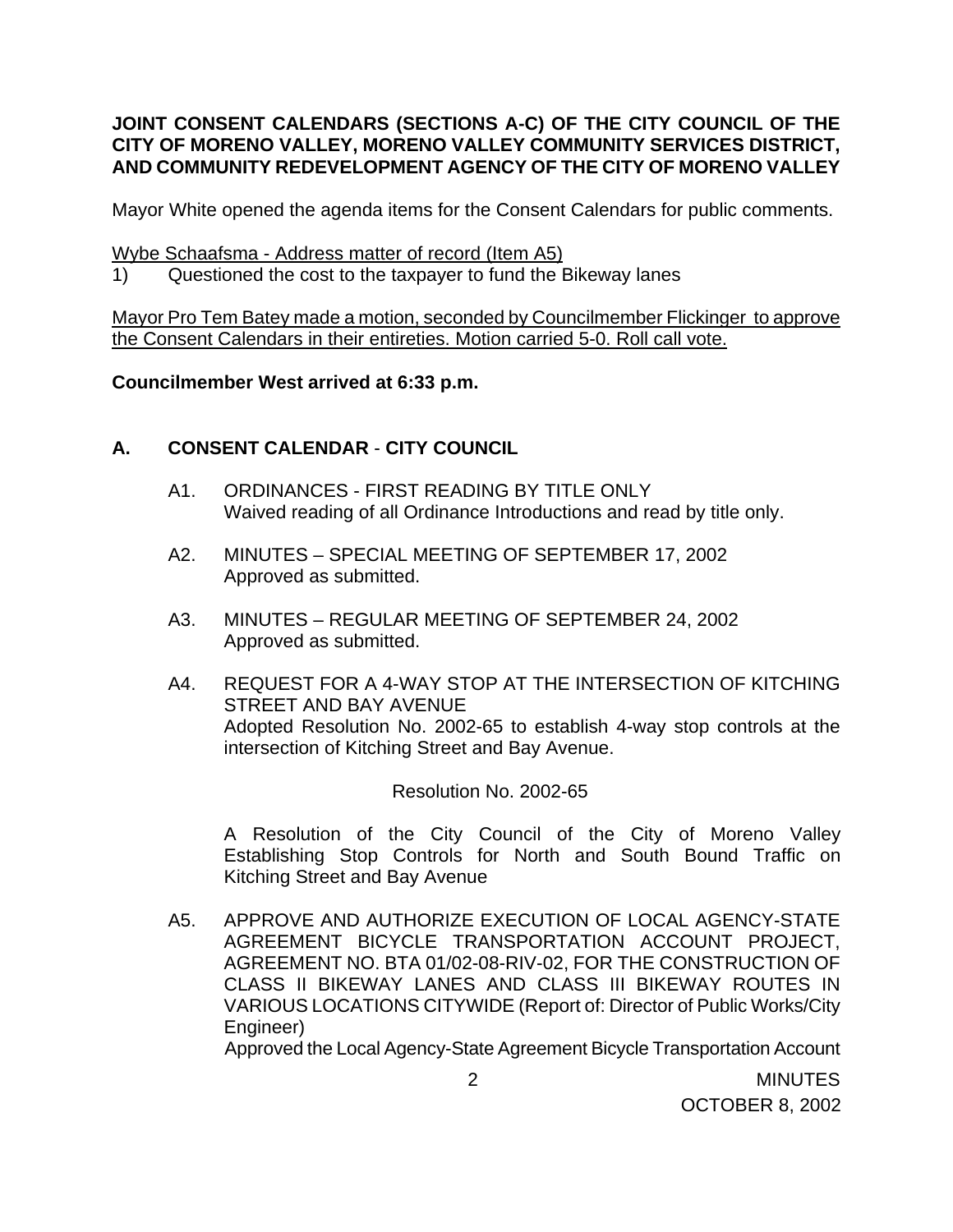Project, Agreement No. BTA 01/02-08-RIV-02 for the construction of Class II Bikeway lanes and Class III Bikeway routes in various locations citywide; and authorized the City Manager to execute Local Agency-State Agreement Bicycle Transportation Account Project, Agreement No. BTA 01/02-08-RIV-02.

A6. FINAL MAP 21040-1 REDUCE FAITHFUL PERFORMANCE BOND AND ADOPT RESOLUTION NO. 2002-66, A RESOLUTION OF THE CITY COUNCIL OF THE CITY OF MORENO VALLEY, AUTHORIZING ACCEPTANCE OF THE PUBLIC RIGHT-OF-WAY IMPROVEMENTS AS COMPLETE AND ACCEPTING VIA DE PALMAS AVENUE, LEAFWOOD DRIVE, PARTON COURT AND TASMAN STREET INTO THE CITY MAINTAINED STREET SYSTEM (FIESTA DEVELOPMENT, INC.) Approved a 90% reduction to the Faithful Performance Bond; instructed the City Engineer to prepare a 90% reduction to the Faithful Performance Bond; and adopted Resolution No. 2002-66 authorizing the acceptance of the public right-of-way improvements for Tract Map 21040-1 as complete and accepting Via De Palmas Avenue, Leafwood Drive, Parton Court, and Tasman Street into the City maintained street system.

Resolution No. 2002-66

 A Resolution of the City Council of the City of Moreno Valley, California, Authorizing the Acceptance of the Public Right-of-Way Improvements as Complete Within Tract 21040-1, and accepting Via de Palmas Avenue, Leafwood Drive, Parton Court, and Tasman Street into the City Maintained Street System

- A7. APPROVAL OF FINAL MAP 30003 SINGLE FAMILY RESIDENTIAL PROJECT, SOUTH OF IRONWOOD AVENUE AND EAST OF LASSELLE STREET (FIESTA DEVELOPMENT, INC.) Approved Final Map 30003, authorized the City Clerk to sign the map and transmit said map to the County Recorder's Office for recordation.
- A8. AUTHORIZATION FOR ACCEPTANCE OF DONATION, AMERICAN HONDA MOTOR COMPANY, INC. Approved the acceptance of the donation from the Motorcycle Division of the American Honda Motor Company for two off-road motorcycles.
- A9. AMENDMENT TO AGREEMENT FOR PROFESSIONAL CONSULTANT SERVICES FOR THE IRIS AVENUE STREET IMPROVEMENTS FROM INDIAN STREET TO PERRIS BOULEVARD, PROJECT NO. 12566721 Approved the Amendment to Agreement for Professional Consultant Services with DMC Design Group, Inc. for additional design engineering services for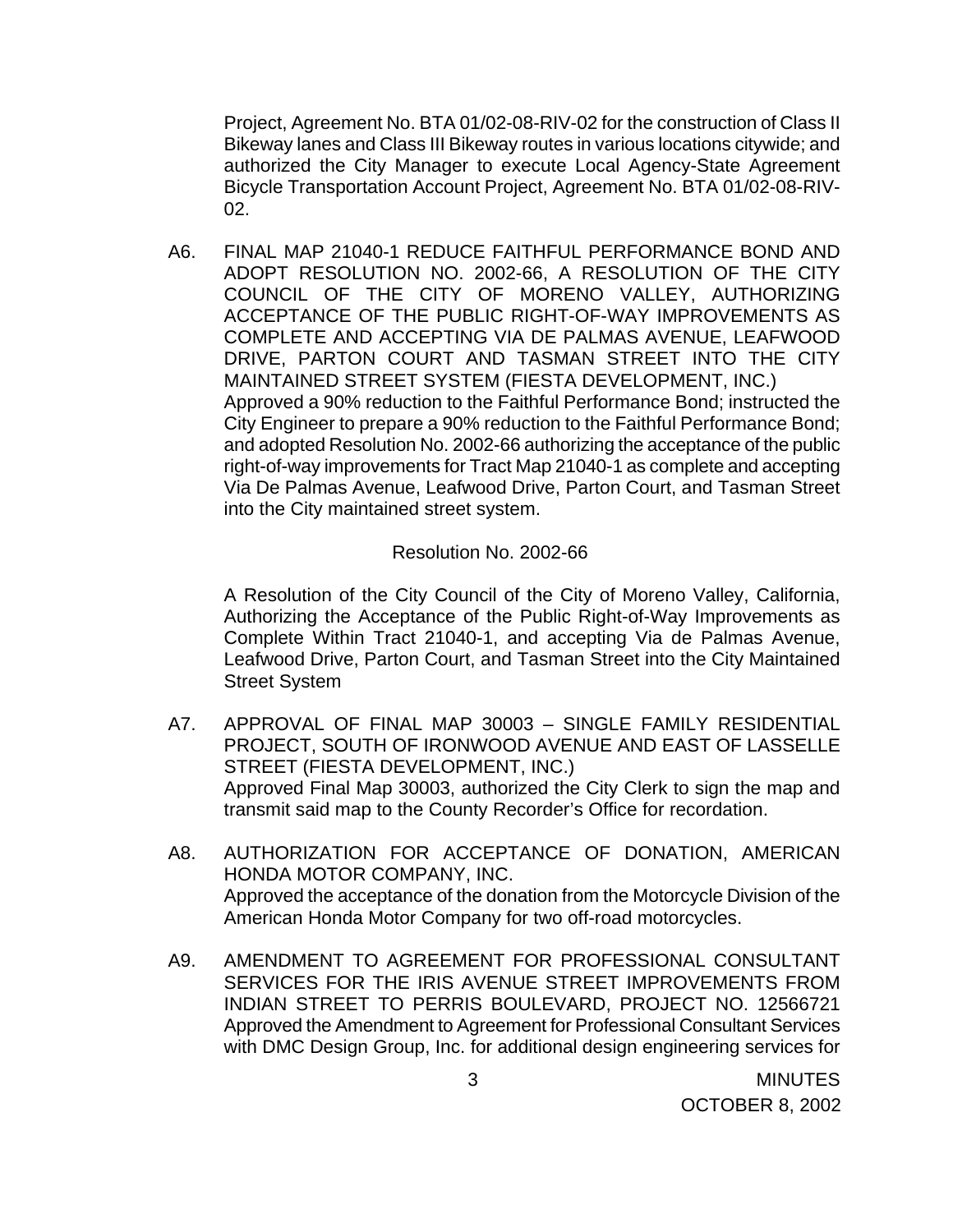the Iris Avenue street improvements from Indian Street to Perris Boulevard; authorized the Mayor to execute the Amendment to Agreement for Professional Consultant Services between the City and DMC Design Group, Inc.; and authorized an increase in the Purchase Order for DMC Design Group, Inc. in the not-to-exceed amount of \$16,950 (Account No. 125.66721).

- A10. ACCEPTANCE OF THE EXTENSION OF THE COMMUNITY PREVENTION COMPONENT CATEGORY OF THE JUVENILE JUSTICE AND DELINQUENCY PREVENTION PROGRAM GRANT AWARD Accepted a one-year extension of the Community Prevention Component category of the Juvenile Justice and Delinquency Prevention Program Grant Award in the amount of \$190,811, for the period of July 1, 2002 to June 30, 2003 from the Office of Criminal Justice Planning, and approve budget appropriations and expenditures for FY 02/03.
- A11. EXTENSION OF PLANNING COMMISSION TERMS Extended the three Planning Commission terms that expire on January 1, 2003, to such time as new appointments are made.
- A12. APPROVAL OF FINAL MAP 30195 SINGLE FAMILY RESIDENTIAL PROJECT, AND ACCEPT AGREEMENT AND BONDS FOR PUBLIC RIGHT-OF-WAY IMPROVEMENTS, SOUTH SIDE OF IRIS AVENUE, WEST OF OLIVER STREET (RICHMOND AMERICAN HOMES OF CALIFORNIA, INC.)

 Approved the Final Map 30195, authorized the City Clerk to sign the map and transmit said map to the County Recorder's Office for recordation; accepted the bonds and Agreement for Public Improvements; authorized the Mayor to execute the agreement and directed the City Clerk to forward the signed agreement to the County Recorder's Office for recordation.

#### **B. CONSENT CALENDAR** - **COMMUNITY SERVICES DISTRICT**

- B1. ORDINANCES FIRST READING BY TITLE ONLY Waived reading of all Ordinance Introductions and read by title only.
- B2. MINUTES SPECIAL MEETING OF SEPTEMBER 17, 2002 Approved as submitted.
- B3. MINUTES REGULAR MEETING OF SEPTEMBER 24, 2002 Approved as submitted.
- B4. REPLACEMENT OF VANDALIZED PLAY STRUCTURE SLIDES AT EL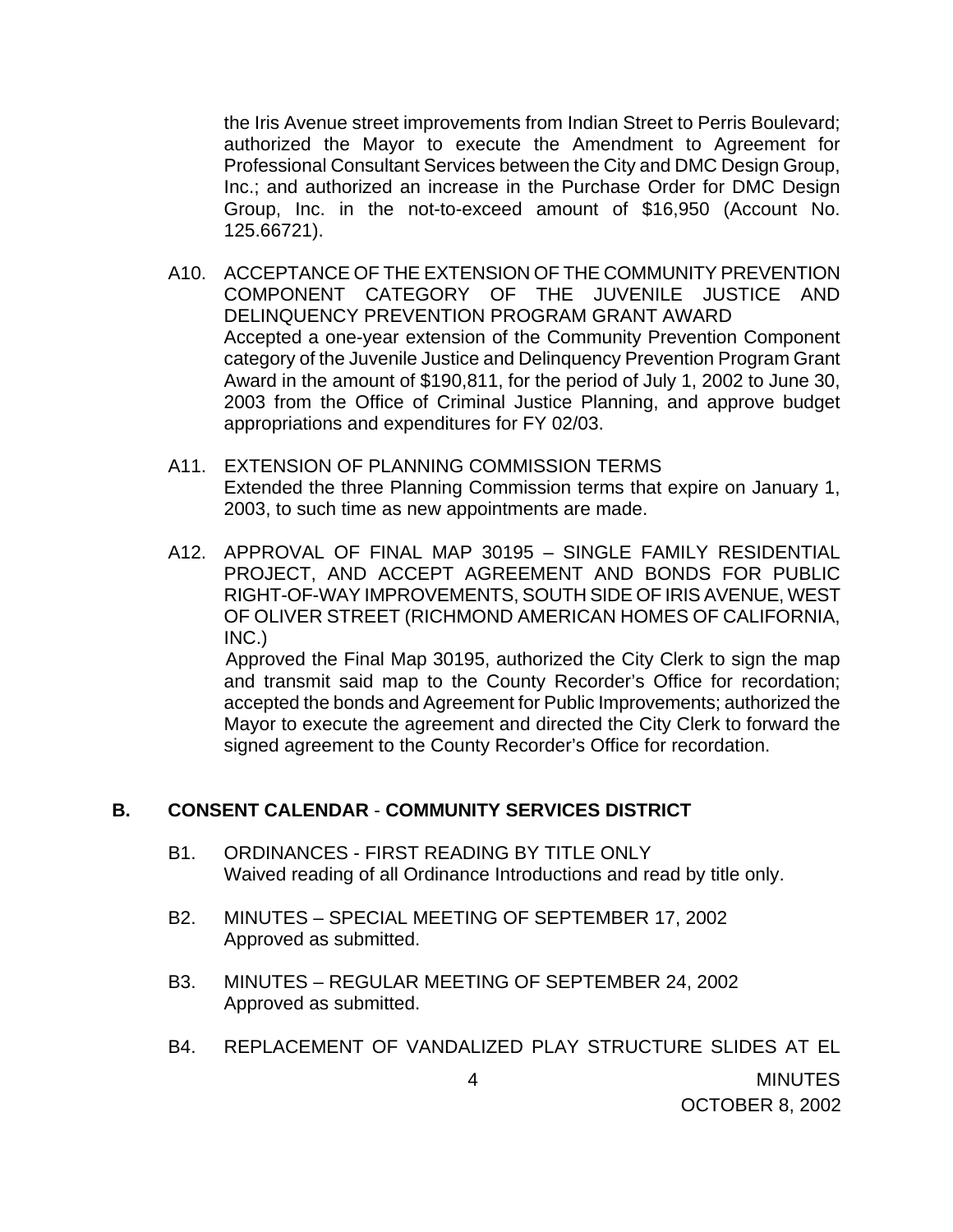#### POTRERO PARK AND PARQUE AMISTAD

 Awarded a purchase order to Miracle Playground Sales, 27464 Commerce Center Drive, Suite 1, Temecula, California 92590 for material to replace vandalized play structure slides at El Potrero Park and Park Amistad and authorize the Finance Director to execute the necessary documents in an amount not to exceed \$10,527.71 as appropriated replacement funds in FY 02/03, in account code 757.99402.6641.648 – Fixed Asset Replacement – CSD, Other Machine/Equipment.

## **C. CONSENT CALENDAR** - **COMMUNITY REDEVELOPMENT AGENCY**

- C1. ORDINANCES FIRST READING BY TITLE ONLY Waived reading of all Ordinance Introductions and read by title only.
- C2. MINUTES SPECIAL MEETING OF SEPTEMBER 17, 2002 Approved as submitted.
- C3. MINUTES REGULAR MEETING OF SEPTEMBER 24, 2002 Approved as submitted.

### **D. PUBLIC HEARINGS**

D1. PUBLIC HEARING FOR INCLUSION OF TENTATIVE TRACT NO. 30195 (AND ALL AFFECTED PHASES) INTO THE COMMUNITY SERVICES DISTRICT ZONE E-4A (TRACT 30195 - INTERNAL LANDSCAPE MAINTENANCE)

President White opened the public testimony portion of the public hearing; there being none, public testimony was closed.

The Secretary announced the results as follows:

Tract No. 30195 - Yes

Boardmember Flickinger made a motion, seconded by Boardmember Stewart to accept the results of the mail ballot proceeding as identified on the Official Tally Sheet and Assessor Parcel Number (APN) listing; receive and file with the City Clerk's Office the accepted Official Tally Sheet and APN listing; and authorize and impose the CSD Zone E-4A charge. Motion carried 5-0. Roll call vote.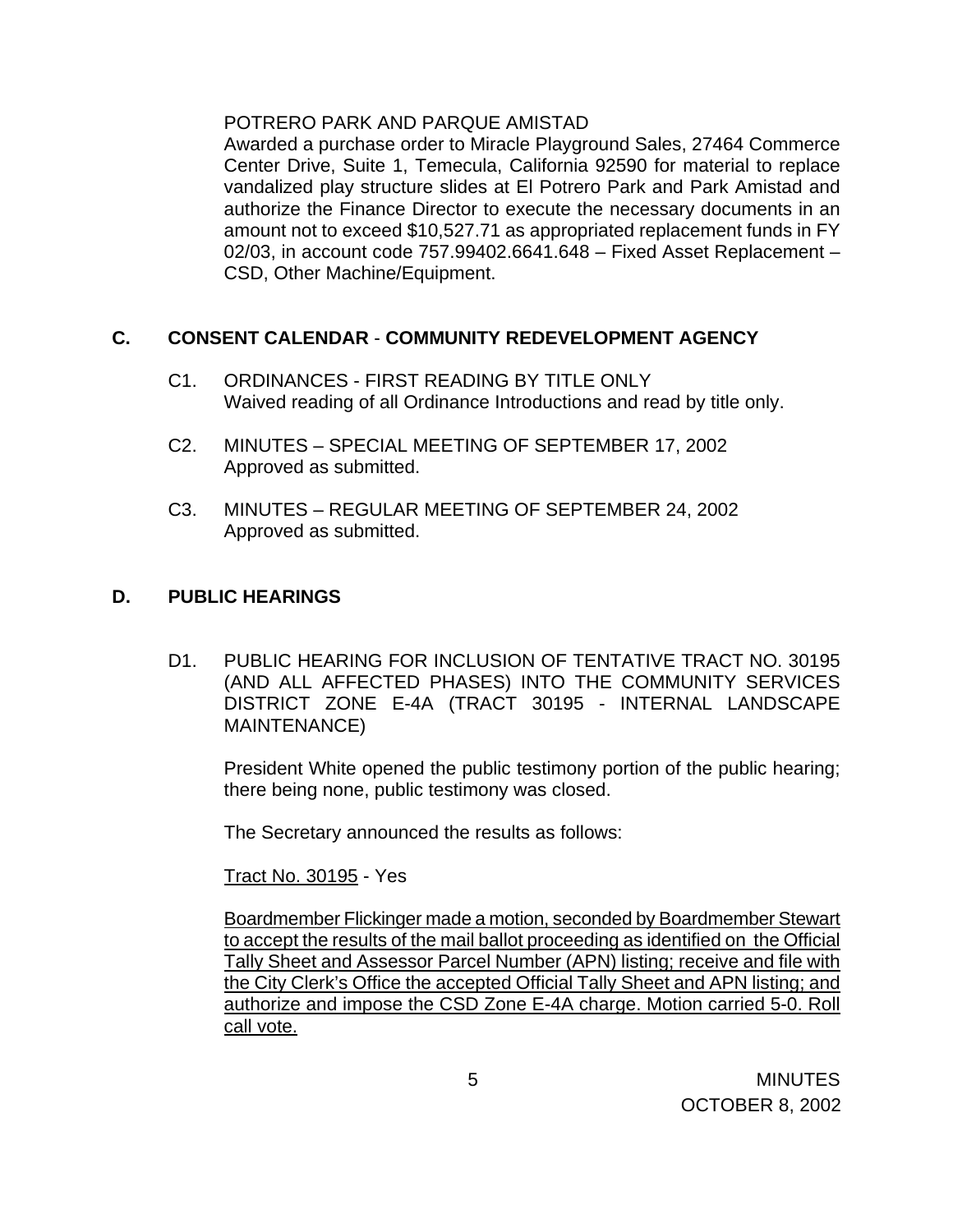### **E. ITEMS REMOVED FROM CONSENT CALENDARS FOR DISCUSSION OR SEPARATE ACTION - NONE**

#### **F. REPORTS**

F1. REQUEST BY APPLICANT FOR CONTINUANCE OF GENERAL PLAN AMENDMENT AND ZONE CHANGE FROM R5 TO R10 FOR ASSESSOR'S PARCEL NO. 479-140-022 AND THE PLOT PLAN FOR THE PROPOSED 174-UNIT SENIOR CITIZEN APARTMENT PROJECT LOCATED ON THE NORTH SIDE OF COTTONWOOD AVENUE AND EAST OF PERRIS BOULEVARD AT WATSON WAY (CONTINUED FROM SEPTEMBER 10, 2002)

 Mayor White opened the agenda item for public comments, which were received from Pete Bleckert.

 Councilmember Stewart made a motion, seconded by Councilmember West to continue the item for the General Plan Amendment (PA02-0024) and Zone Change (PA02-0023) from R5 to R10 for Assessor's Parcel No. 479-140-022 and the plot plan for the proposed 174-unit senior citizen apartment (PA02- 0022), and approve a continuance for the item to November 26, 2002. Motion carried 5-0. Roll call vote.

F2. UNDERSTANDING CITY FINANCES ( POWERPOINT PRESENTATION – NO WRITTEN MATERIAL)

 Mayor White opened the agenda item for public comments, which were received from Ray Hosman and Pete Bleckert.

 Mayor White made a motion, seconded by Councilmember West to receive and file the report. Motion carried 5-0. Roll call vote.

#### **AGENDA ORDER**

- F4. PRESENTATION OF DEPARTMENTAL 5-YEAR PLAN/POWERPOINT PRESENTATION – PUBLIC WORKS PART I (SPECIAL DISTRICTS DIVISION)
- F3. APPOINTMENT TO THE PARKS AND RECREATION ADVISORY COMMITTEE - TEENAGE MEMBER

 6 MINUTES OCTOBER 8, 2002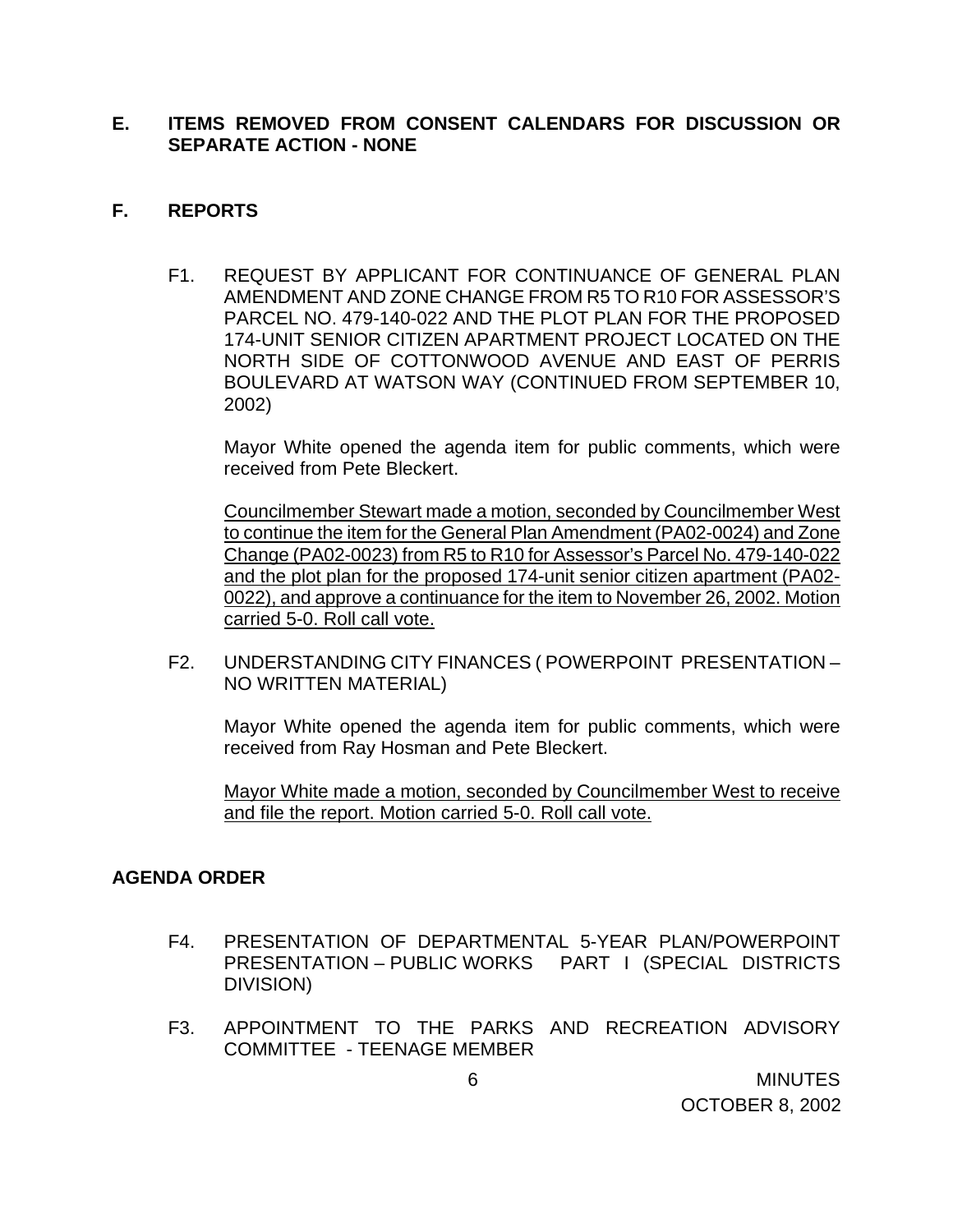Mayor White opened the agenda item for public comments; there being none, public comments were closed.

Councilmember Flickinger made a motion, seconded by Councilmember Stewart to appoint Christopher Prudhome as teenage member to the Parks and Recreation Advisory Committee for a term expiring January 27, 2004. Motion carried 5-0. Roll call vote.

#### F5. LEGISLATIVE UPDATE

Mayor White opened the agenda item for public comments; there being none, public comments were closed.

Mayor Pro Tem Batey made a motion, seconded by Councilmember Stewart to receive and file the Legislative Status Report. Motion carried unanimously.

F6. CITY MANAGER'S REPORT

Mayor White opened the agenda item for public comments, which were received from Pete Bleckert.

#### **G. LEGISLATIVE ACTIONS**

ORDINANCES - 1ST READING AND INTRODUCTION – NONE

ORDINANCES - 2ND READING AND ADOPTION

G1. ADOPTION OF ORDINANCE NO. 610, AN ORDINANCE OF THE CITY COUNCIL OF THE CITY OF MORENO VALLEY, CALIFORNIA, AMENDING TITLE 7, CHAPTER 7.03 OF THE CITY OF MORENO VALLEY MUNICIPAL CODE, CHANGING THE NUMBER OF COMMITTEE MEMBERS SERVING ON THE CULTURAL PRESERVATION ADVISORY COMMITTEE (CPAC) FROM NINE (9) TO SEVEN (7) TOTAL MEMBERS (RECEIVED FIRST READING AND INTRODUCTION SEPTEMBER 24, 2002 ON A 5-0 VOTE)

Mayor White opened the agenda item for public comments; there being none, public comments were closed.

Mayor Pro Tem Batey made a motion, seconded by Councilmember Flickinger to adopt Ordinance No. 610. Motion carried 5-0. Roll call vote.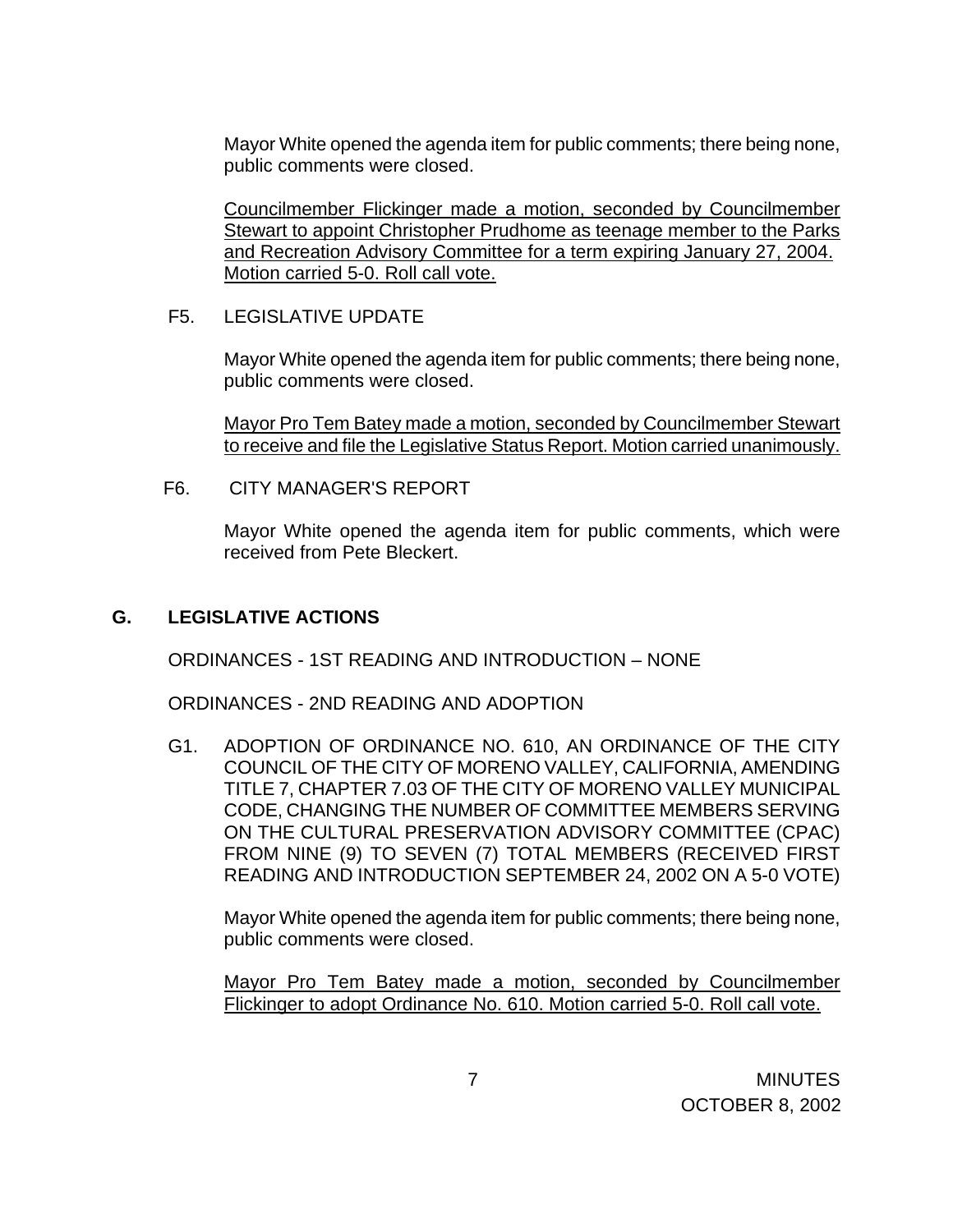#### Ordinance No. 610

An Ordinance of the City Council of the City of Moreno Valley, California, Amending Title 7, Chapter 7.03 of the City of Moreno Valley Municipal Code, Changing the Number of Committee Members Serving on the Cultural Preservation Advisory Committee (CPAC) from Nine (9) to Seven (7) Total **Members** 

G2. ADOPTION OF ORDINANCE NO. 611, AN ORDINANCE OF THE CITY COUNCIL OF THE CITY OF MORENO VALLEY, CALIFORNIA, AMENDING TITLE 11 OF THE CITY OF MORENO VALLEY MUNICIPAL CODE BY REPEALING AND REENACTING CHAPTER 11.50, RELATING TO THE GAME OF BINGO (RECEIVED FIRST READING AND INTRODUCTION SEPTEMBER 24, 2002 ON A 5-0 VOTE)

Mayor White opened the agenda item for public comments; there being none, public comments were closed.

Mayor Pro Tem Batey made a motion, seconded by Councilmember West to adopt Ordinance No. 611. Motion carried 5-0. Roll call vote.

Ordinance No. 611

 An Ordinance of the City Council of the City of Moreno Valley, California, Amending Title 11 of the City of Moreno Valley Municipal Code by Repealing and Reenacting Chapter 11.50, Relating to the Game of Bingo

ORDINANCES - URGENCY ORDINANCES - NONE

RESOLUTIONS – NONE

#### **RECESS; RECONVENE**

PUBLIC COMMENTS **ON ANY SUBJECT NOT ON THE AGENDA** UNDER THE JURISDICTION OF THE CITY COUNCIL ARE AS FOLLOWS:

Wybe Schaafsma - Address matter of record

1) Waste of taxpayer dollars on various city projects – proposed library, soccer fields, roller hockey facility, etc.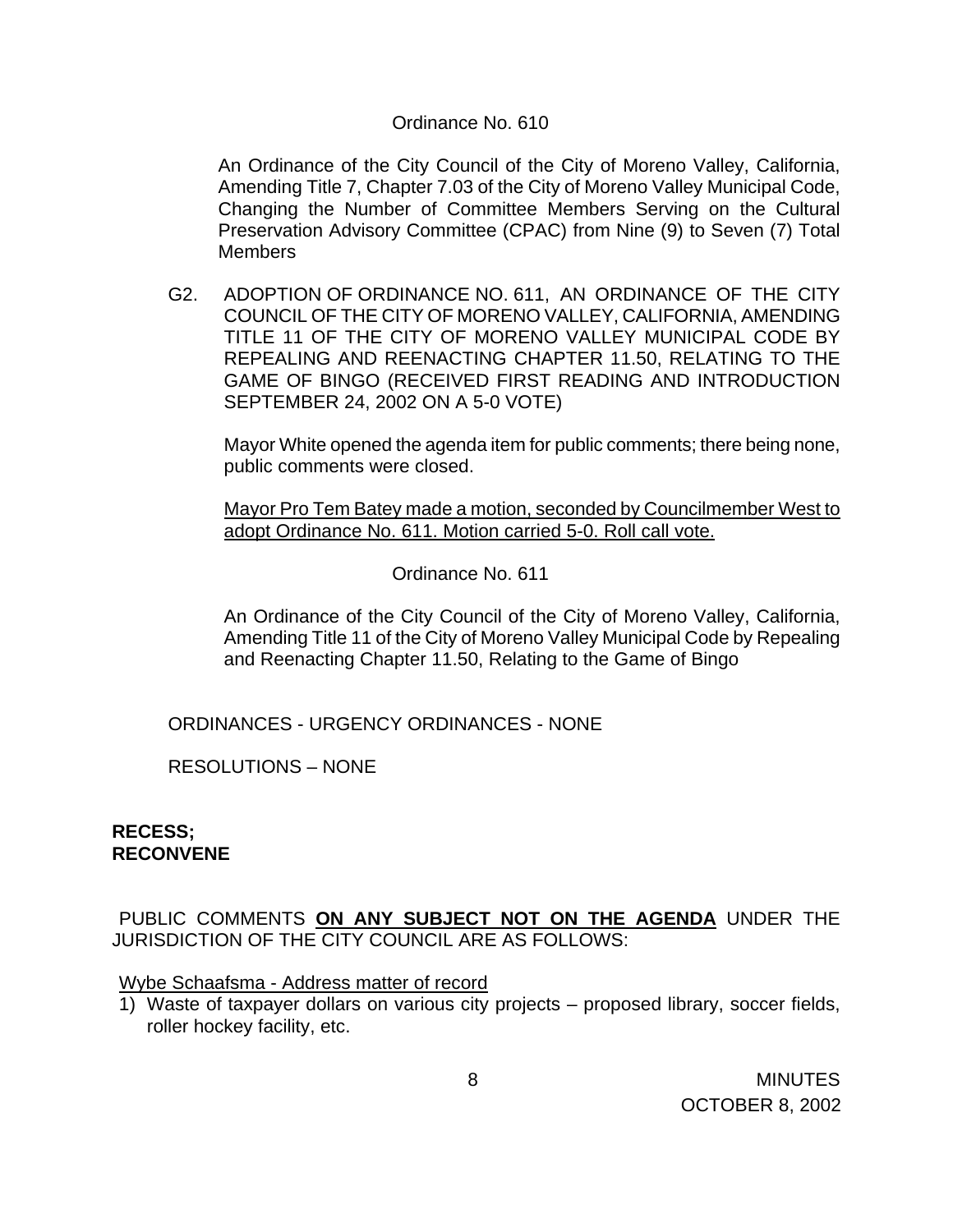Anthony J. Roberts, Jr. – 25937 Coriander Ct.

1) Upset with the City over incident at July  $4^{th}$  festivities – he was forced to leave due to arrest of someone he was not acquainted with

### Tom Smithson - 28966 Canyon Vista Dr., Trabuco Canyon

1) Disturbed by the arrest of his friend at the July  $4^{th}$  festivities – stated police report was inaccurate – felt excessive force was used

#### Steve Runge – 5325 Peridot Ave., Alta Loma

1) Stated his frustration with the Police Department at the July 4<sup>th</sup> festivities – he felt excessive force was used by Officers Rodriquez and Salisbury when he was arrested

Kelsey Runge – 5325 Peridot Ave., Alta Loma

1) Continued comments on behalf of her father (Steve Runge) regarding July 4th

## Cindy Runge – 5325 Peridot Ave., Alta Loma

1) Complained about arrest of Steve Runge – stated her entire group of 50 was forced to leave because of incident

Linda Warner-Smithson

1) Stated her brother-in-law Steve Runge was not drunk at the  $4<sup>th</sup>$  of July festivities and did not resist arrest as stated in the report

## Rick Lapierre – 3256 Oakleaf, Chino Hills

 $\frac{1}{1000}$  Stated he has attended the  $4^{\text{th}}$  of July festivities for the past six years. He was disturbed by the fact that his entire group was asked to leave due to the disturbance – felt excessive force was used by the Police Department.

## Rocky Mollicone – 13214 Sonrisa, Chino Hills

1) Stated he was the one with the beer at the  $4<sup>th</sup>$  of July festivities – he agreed to leave when asked by the Police Department but didn't feel the entire group should leave – he also felt excessive force was used

## Priscilla Banks – 13560 Searson Dr.

1) Utility Users Tax

## Daryl C. Terrell - Address matter of record

1) Destiny of Moreno Valley – residents must pull together as a City

## Pete Bleckert – Address matter of record

1) Utility Users Tax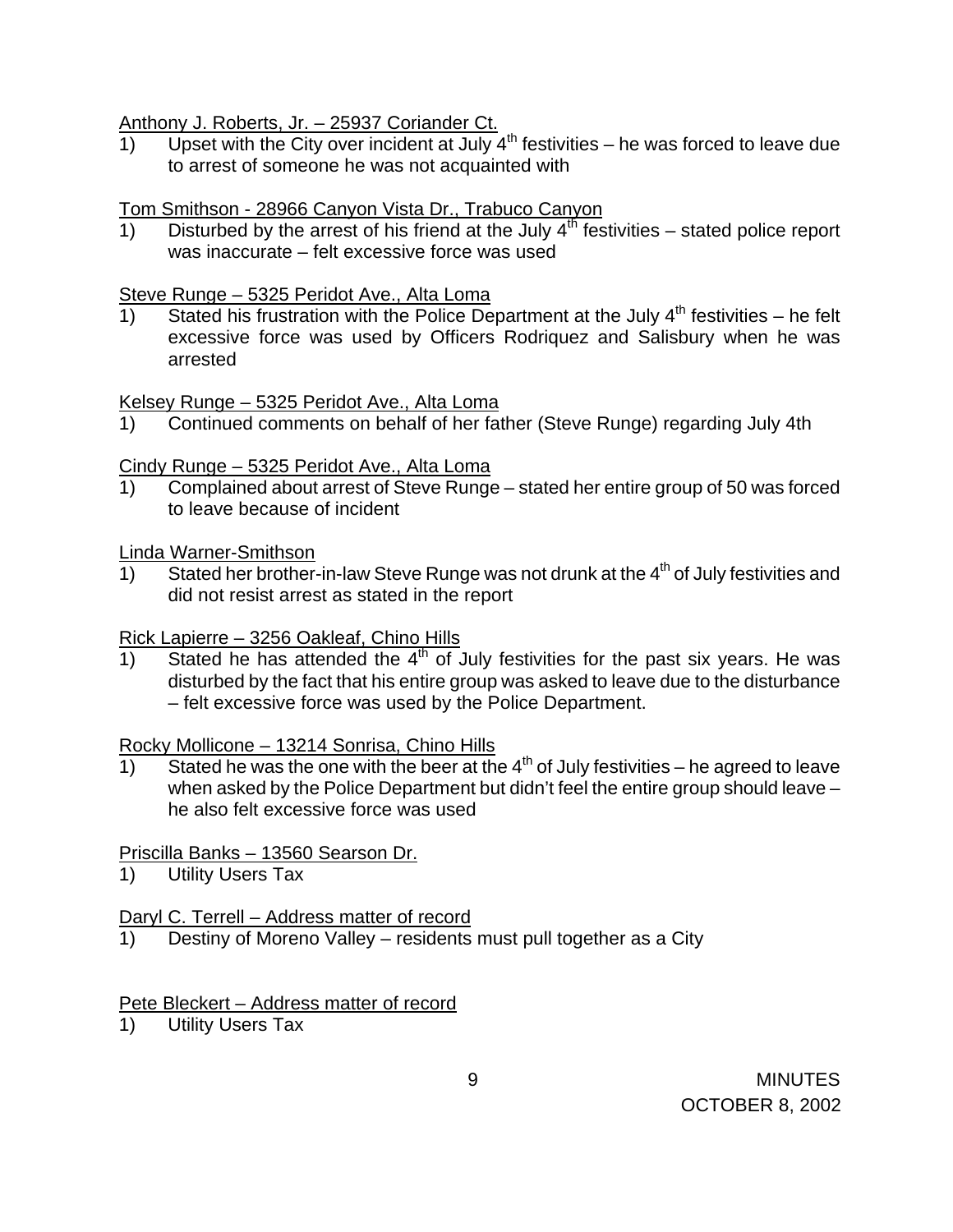### Ray Hosman – Address matter of record

1) Stated the signers of argument against Measure F are using incorrect addresses

## Bruce Brayshaw – 3098 Oakcreek, Chino Hills

1) Spoke regarding  $4<sup>th</sup>$  of July incident – he didn't witness incident but his young children did. As a concerned parent he is disturbed by the way Steve Runge was treated and didn't know how to explain this to his children. Gave a phone number, 782-2985 which is an answering service for a third party who will investigate

### **CLOSING COMMENTS AND/OR REPORTS OF THE CITY COUNCIL, COMMUNITY SERVICES DISTRICT, OR COMMUNITY REDEVELOPMENT AGENCY**

## Mayor Pro Tem Batey

- 1) Attended "Healthier Communities Task Force" meeting they have lots of great projects including parks and recreation and Habitat for Humanity
- 2) Would like to talk to Mr. Runge and his family regarding the  $4<sup>th</sup>$  of July incident

Councilmember Flickinger

- 1) Asked Chief Di Yorio if formal complaint had been filed regarding the  $4<sup>th</sup>$  of July incident
- 2) Stated four of the signers of the argument against Measure F are residents of Moreno Valley
- 3) Clarified that three members of the current City Council were not Council members when the Utility User's Tax decision was made in 1996
- 4) Congratulated MVTV-3 staff on receiving a national award
- 5) Announced that the Neighborhood Watch Association was holding meeting on October  $9<sup>th</sup>$ , at 7:00 p.m. at the police station

Councilmember Stewart

- 1) Announced a letter will be coming out to the residents living in the area of the Shadow Mountain construction from Empire Homes
- 2) Utility User's Tax on ballot in 1996 was voluntary
- 3) Stated there has never been a proposal to spend city money to build a golf course in Poorman's reservoir and the \$12 million dollar figure is a total fabrication – the city is trying to get the golf course built with private money and managed by a private company with proceeds to go to Parks and Recreation programs
- 4) Stated the Sheriff is a resident of Moreno Valley
- 5) Chief Di Yorio will look into the complaint filed by the Runge family regarding the July 4<sup>th</sup> incident

**MINUTES**